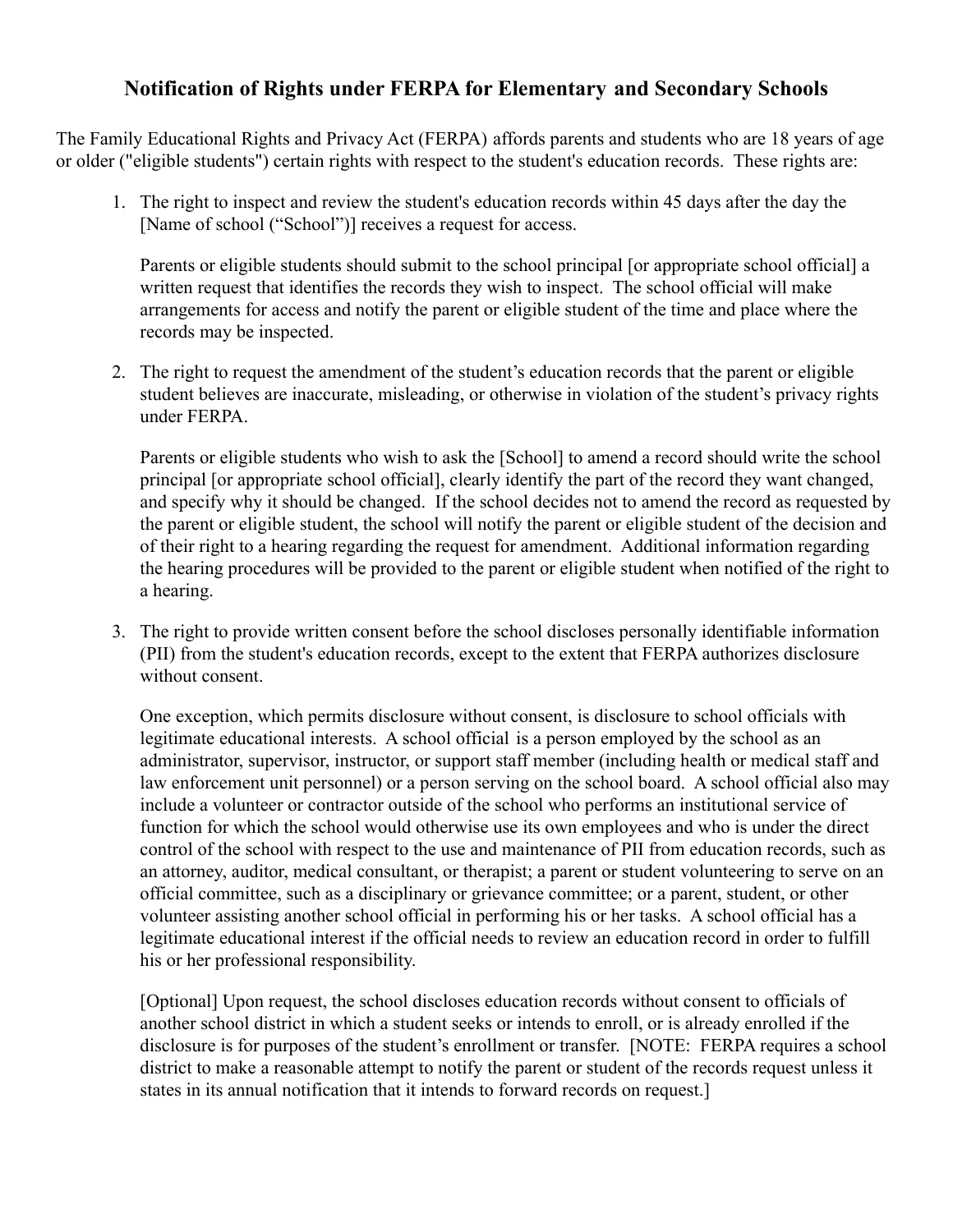4. The right to file a complaint with the U.S. Department of Education concerning alleged failures by the [School] to comply with the requirements of FERPA. The name and address of the Office that administers FERPA are:

> Family Policy Compliance Office U.S. Department of Education 400 Maryland Avenue, SW Washington, DC 20202

[NOTE: In addition, a school may want to include its directory information public notice, as required by §99.37 of the regulations, with its annual notification of rights under FERPA.]

[Optional] See the list below of the disclosures that elementary and secondary schools may make without consent.

FERPA permits the disclosure of PII from students' education records, without consent of the parent or eligible student, if the disclosure meets certain conditions found in §99.31 of the FERPA regulations. Except for disclosures to school officials, disclosures related to some judicial orders or lawfully issued subpoenas, disclosures of directory information, and disclosures to the parent or eligible student, §99.32 of the FERPA regulations requires the school to record the disclosure. Parents and eligible students have a right to inspect and review the record of disclosures. A school may disclose PII from the education records of a student without obtaining prior written consent of the parents or the eligible student –

- To other school officials, including teachers, within the educational agency or institution whom the school has determined to have legitimate educational interests. This includes contractors, consultants, volunteers, or other parties to whom the school has outsourced institutional services or functions, provided that the conditions listed in  $\frac{99.31(a)(1)(i)(B)(I) - (a)(1)(i)(B)(2)}{I}$  are met.  $(\S 99.31(a)(1))$
- To officials of another school, school system, or institution of postsecondary education where the student seeks or intends to enroll, or where the student is already enrolled if the disclosure is for purposes related to the student's enrollment or transfer, subject to the requirements of §99.34.  $(899.31(a)(2))$
- To authorized representatives of the U. S. Comptroller General, the U. S. Attorney General, the U.S. Secretary of Education, or State and local educational authorities, such as the State educational agency in the parent or eligible student's State (SEA). Disclosures under this provision may be made, subject to the requirements of §99.35, in connection with an audit or evaluation of Federal- or State-supported education programs, or for the enforcement of or compliance with Federal legal requirements that relate to those programs. These entities may make further disclosures of PII to outside entities that are designated by them as their authorized representatives to conduct any audit, evaluation, or enforcement or compliance activity on their behalf. (§§99.31(a)(3) and 99.35)
- In connection with financial aid for which the student has applied or which the student has received, if the information is necessary to determine eligibility for the aid, determine the amount of the aid, determine the conditions of the aid, or enforce the terms and conditions of the aid.  $(\frac{899.31(a)(4)}{4})$
- To State and local officials or authorities to whom information is specifically allowed to be reported or disclosed by a State statute that concerns the juvenile justice system and the system's ability to effectively serve, prior to adjudication, the student whose records were released, subject to §99.38.  $(\S 99.31(a)(5))$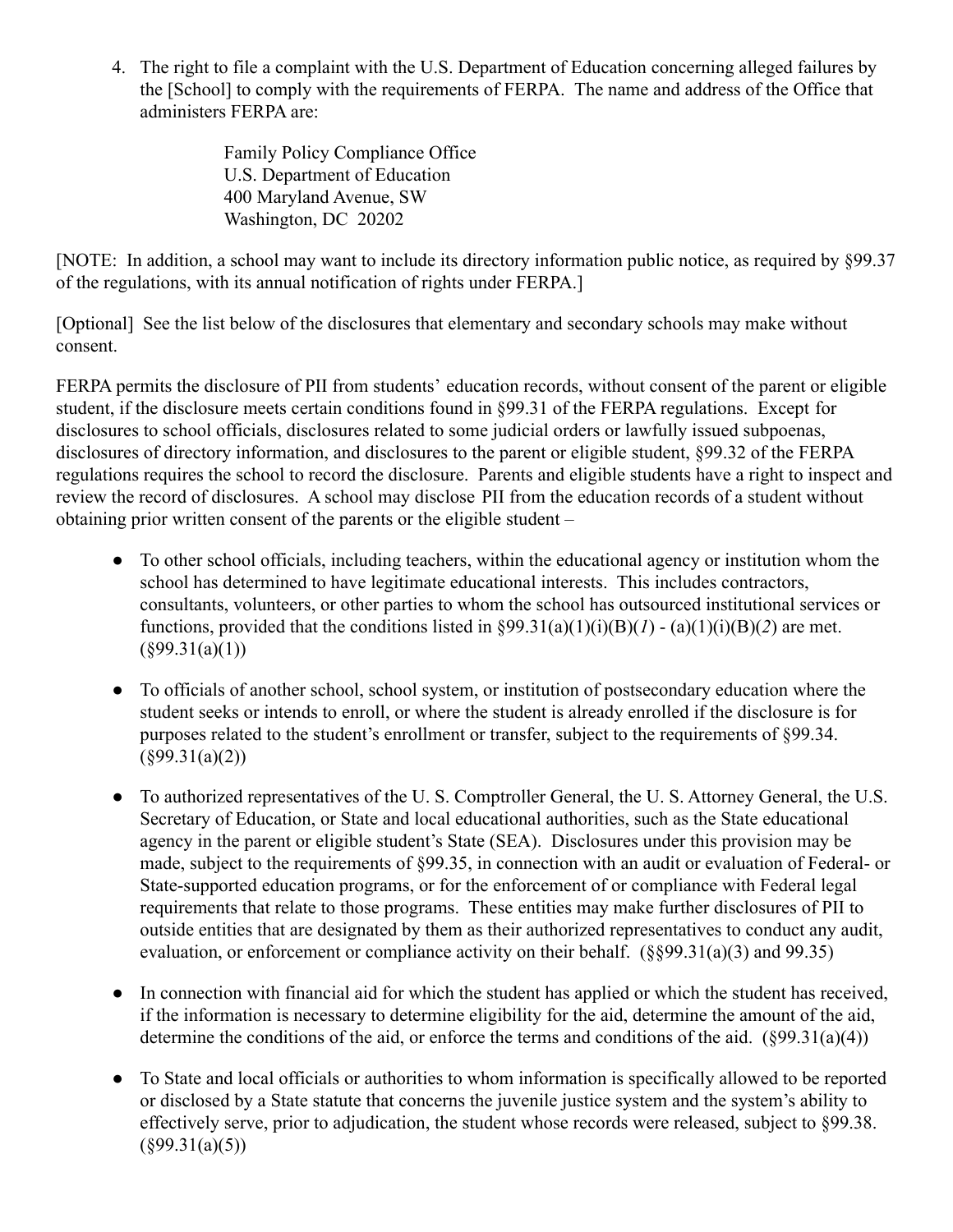- To organizations conducting studies for, or on behalf of, the school, in order to: (a) develop, validate, or administer predictive tests; (b) administer student aid programs; or (c) improve instruction.  $(\S 99.31(a)(6))$
- To accrediting organizations to carry out their accrediting functions.  $(\S 99.31(a)(7))$
- To parents of an eligible student if the student is a dependent for IRS tax purposes.  $(\S 99.31(a)(8))$
- To comply with a judicial order or lawfully issued subpoena.  $(\frac{899.31(a)(9)}{2})$
- To appropriate officials in connection with a health or safety emergency, subject to §99.36.  $(\S 99.31(a)(10))$
- Information the school has designated as "directory information" under  $\S 99.37.$  ( $\S 99.31(a)(11)$ )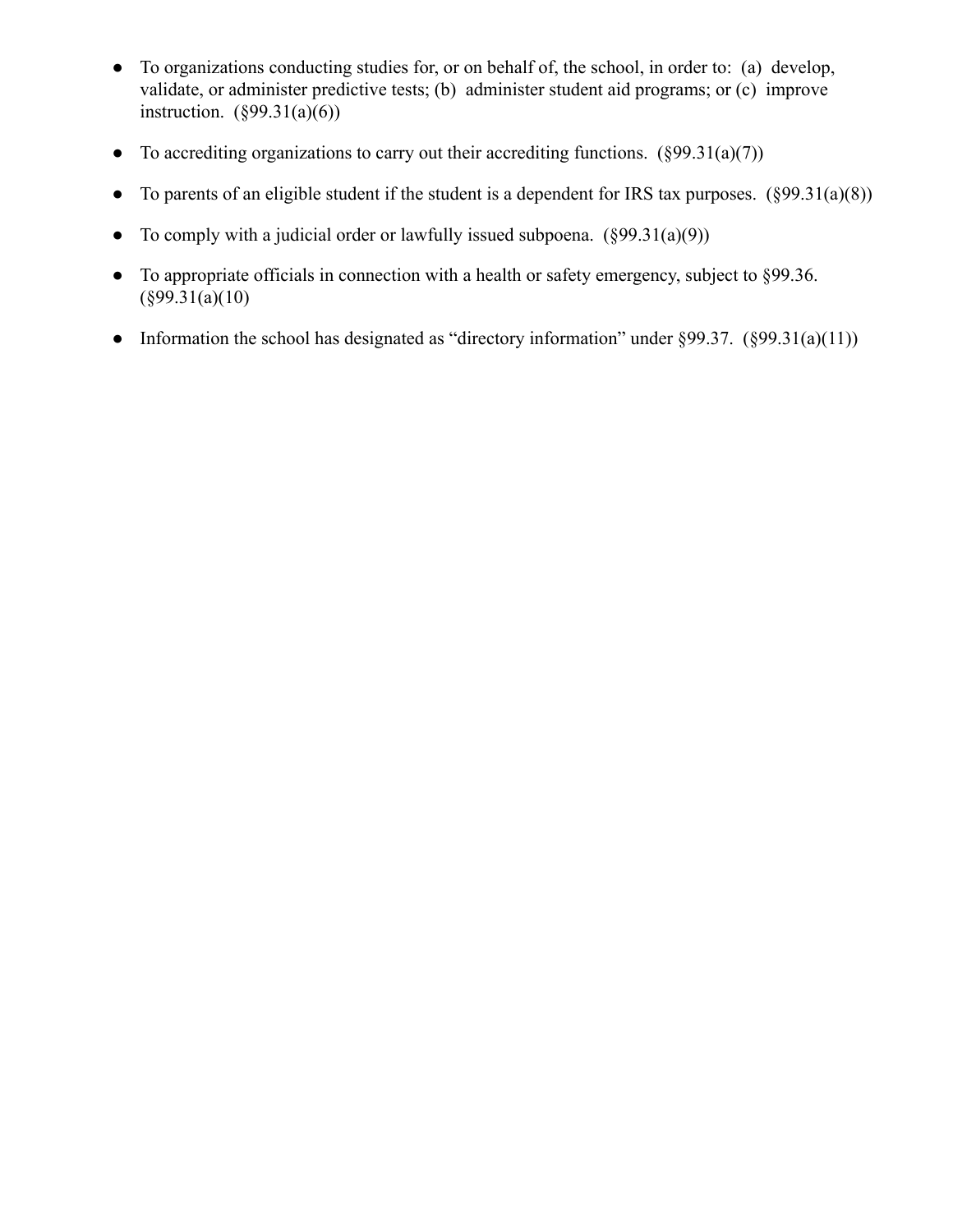## **Family Educational Rights and Privacy Act (FERPA) Model Notice for Directory Information**

The *Family Educational Rights and Privacy Act* (FERPA), a Federal law, requires that Conotton Valley Union Local, with certain exceptions, obtain your written consent prior to the disclosure of personally identifiable information from your child's education records. However, Conotton Valley Union Local may disclose appropriately designated "directory information" without written consent, unless you have advised the District to the contrary in accordance with District procedures. The primary purpose of directory information is to allow Conotton Valley Union Local to include this type of information from your child's education records in certain school publications. Examples include:

- A playbill, showing your student's role in a drama production;
- The annual yearbook;
- Honor roll or other recognition lists;
- Graduation programs; and
- Sports activity sheets, such as for wrestling, showing weight and height of team members.

Directory information, which is information that is generally not considered harmful or an invasion of privacy if released, can also be disclosed to outside organizations without a parent's prior written consent. Outside organizations include, but are not limited to, companies that manufacture class rings or publish yearbooks. In addition, two federal laws require local educational agencies (LEAs) receiving assistance under the *Elementary and Secondary Education Act of 1965* (ESEA) to provide military recruiters, upon request, with the following information – names, addresses and telephone listings – unless parents have advised the LEA that they do not want their student's information disclosed without their prior written consent.<sup>1</sup>

If you do not want Conotton Valley Union Local to disclose directory information from your child's education records without your prior written consent, you must notify the District in writing by 09/30/2021. Conotton Valley Union Local has designated the following information as directory information: [**Note: an LEA may, but does not have to, include all the information listed below.**]

| -Student's name          | -Participation in officially                              |
|--------------------------|-----------------------------------------------------------|
| -Address                 | recognized activities and sports                          |
| -Telephone listing       | -Weight and height of members of                          |
| -Electronic mail address | athletic teams                                            |
| -Photograph              | -Degrees, honors, and awards                              |
| -Date and place of birth | received                                                  |
| -Major field of study    | -The most recent educational agency or                    |
| -Dates of attendance     | institution attended                                      |
| -Grade level             | -Student ID number, user ID, or other unique personal     |
|                          | identifier used to communicate in electronic systems that |

<sup>1</sup> These laws are: Section 9528 of the Elementary and Secondary Education Act (20 U.S.C. § 7908) and 10 U.S.C. § 503(c).